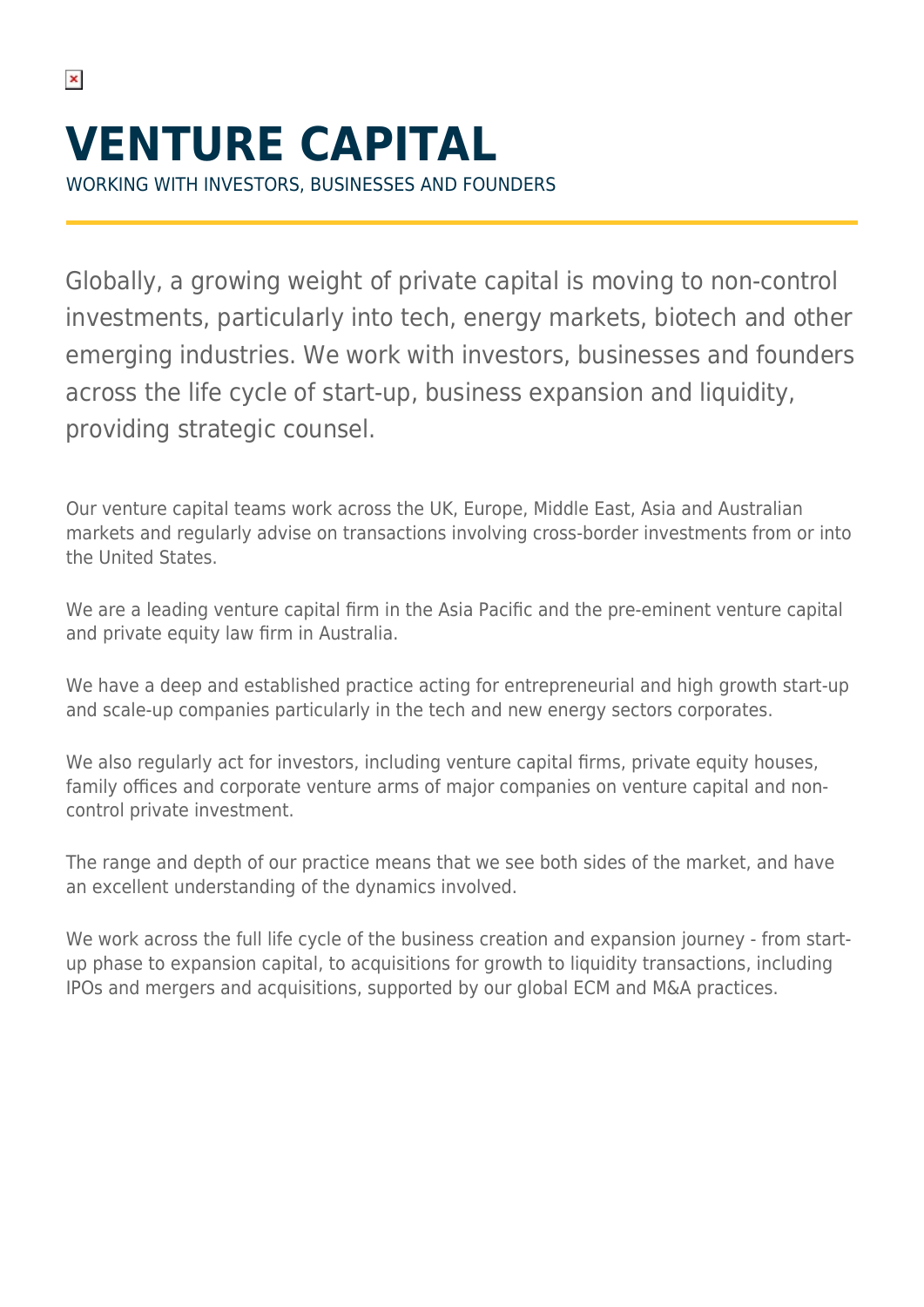

# **RECENT EXPERIENCE**

## **AN INVESTOR IN ZOOX**

An investor in Zoox, a robotics company pioneering autonomous mobility on its A\$650 million Series A capital raising.

# **CAMPAIGN MONITOR**

Campaign Monitor, an Australian email marketing software company on its US\$400 million Series A capital raising.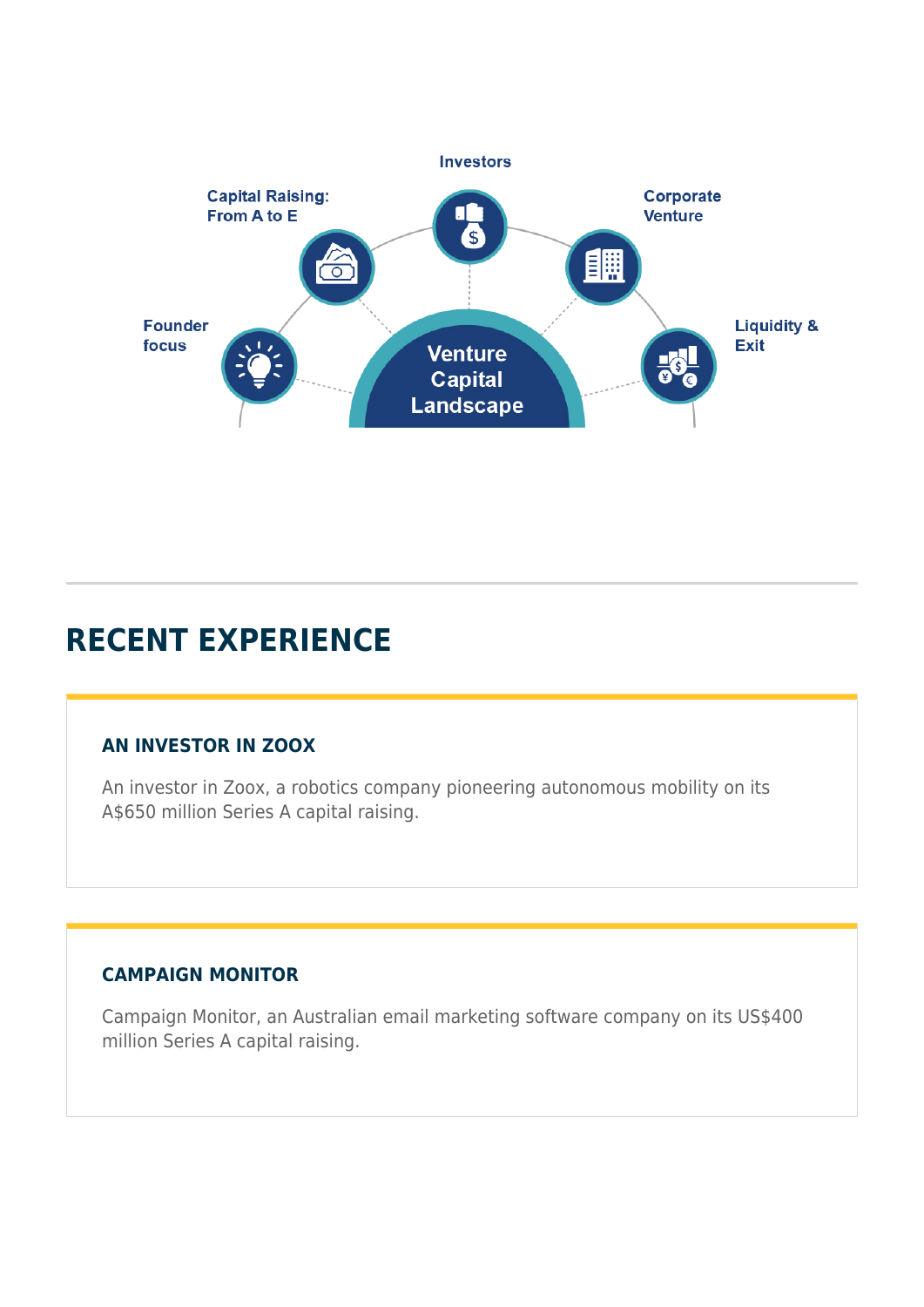#### **DEPUTY**

Deputy on its US\$82 million Series B capital raising with lead investor US based Institutional Venture Partners and US\$25 million Series A capital raising from US based OpenView Venture Partners.

#### **GROK VENTURES**

Grok Ventures on its investment in Sun Cable Project, a \$20 billion project that will be the world's largest solar farm, spanning 15,000 hectares in the Northern Territory, Australia.

### **TELEFÓNICA VENTURES**

Telefónica Ventures on more than 20 corporate venture capital investments in technology start-up companies in the US, the UK and Israel.

### **AOL**

AOL on its corporate venture capital programme, including its minority investment in a UK start-upfocused on the provision of financial grade blockchain technology for settlement and payment activities.